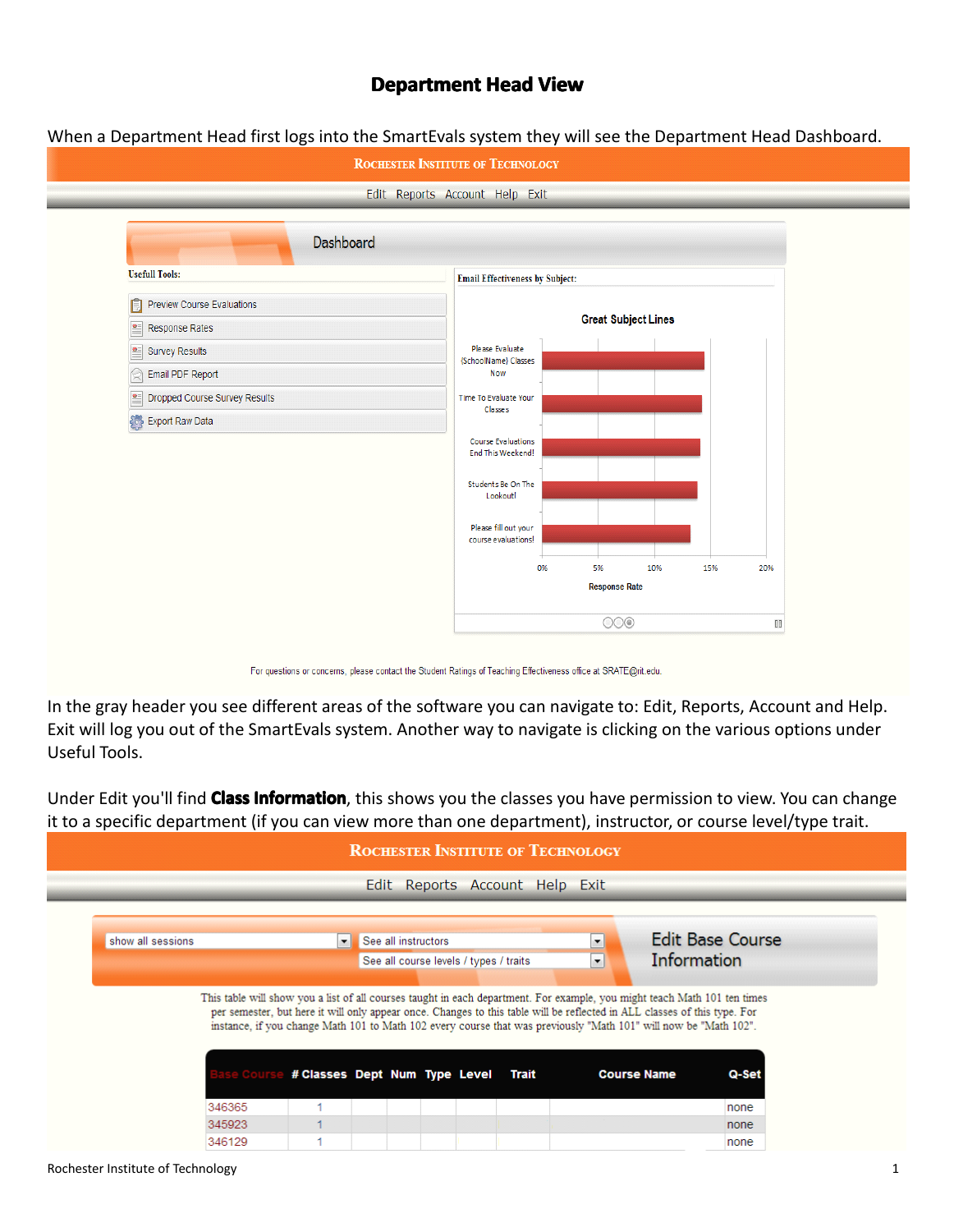By clicking on the number in the # Classes column you will be able to view all the sections of the class. You'll be able to click on the numbers in the Students and Teachers columns. The Students will show you all the students that are enrolled in the class and if they've dropped. Also, if the evaluations of the class have started it will show whether or not they've completed the evaluation. The Teachers will show who exactly is teaching the class (helpful if it is <sup>a</sup> team-taught class).



Again you will see a list of classes you have been given permission to see. By clicking on the magnifying glass and paper icon you'll be able to see <sup>a</sup> preview of what <sup>a</sup> student will see when completing an evaluation. This way if something does not seem correct you can contact the Student Ratings of Teaching Effectiveness office at srate@rit.edu. And that concludes what can be found under Edit.

The next area of the SmartEvals system is Reports. When hovered over **Response Rates** is the first option you have to click on.

|                             |                          | <b>ROCHESTER INSTITUTE OF TECHNOLOGY</b>            |                      |                                                                               |                |  |
|-----------------------------|--------------------------|-----------------------------------------------------|----------------------|-------------------------------------------------------------------------------|----------------|--|
|                             |                          | Edit Reports Account Help                           |                      |                                                                               |                |  |
| See all upload sessions     | $\mathbf{r}$             | All departments                                     | $\cdot$              |                                                                               |                |  |
| All courses                 |                          | $\blacktriangleright$ See all instructors           | $\blacktriangledown$ | Response Rates for: in the CLA division all course levels and all class types |                |  |
| All sections of this course | $\mathbf{r}$             | See all course levels / types / traits              | $\vert \cdot \vert$  | 2013Fall                                                                      |                |  |
| Without dropped students    | $\overline{\phantom{a}}$ |                                                     |                      |                                                                               |                |  |
|                             |                          |                                                     |                      |                                                                               |                |  |
|                             |                          |                                                     |                      |                                                                               | Change columns |  |
|                             |                          | Department Not Responded Responded Total Percentage |                      |                                                                               |                |  |
|                             |                          | detail                                              |                      |                                                                               |                |  |
|                             |                          | detail                                              |                      |                                                                               |                |  |

11This shows you the response rates for departments you're allowed to view. Not only does it give you the percentage, but it will also give you the total overall. You can manipulate the drop downs by upload session, courses, section, without dropped students, departments, instructors and/or level/type/trait.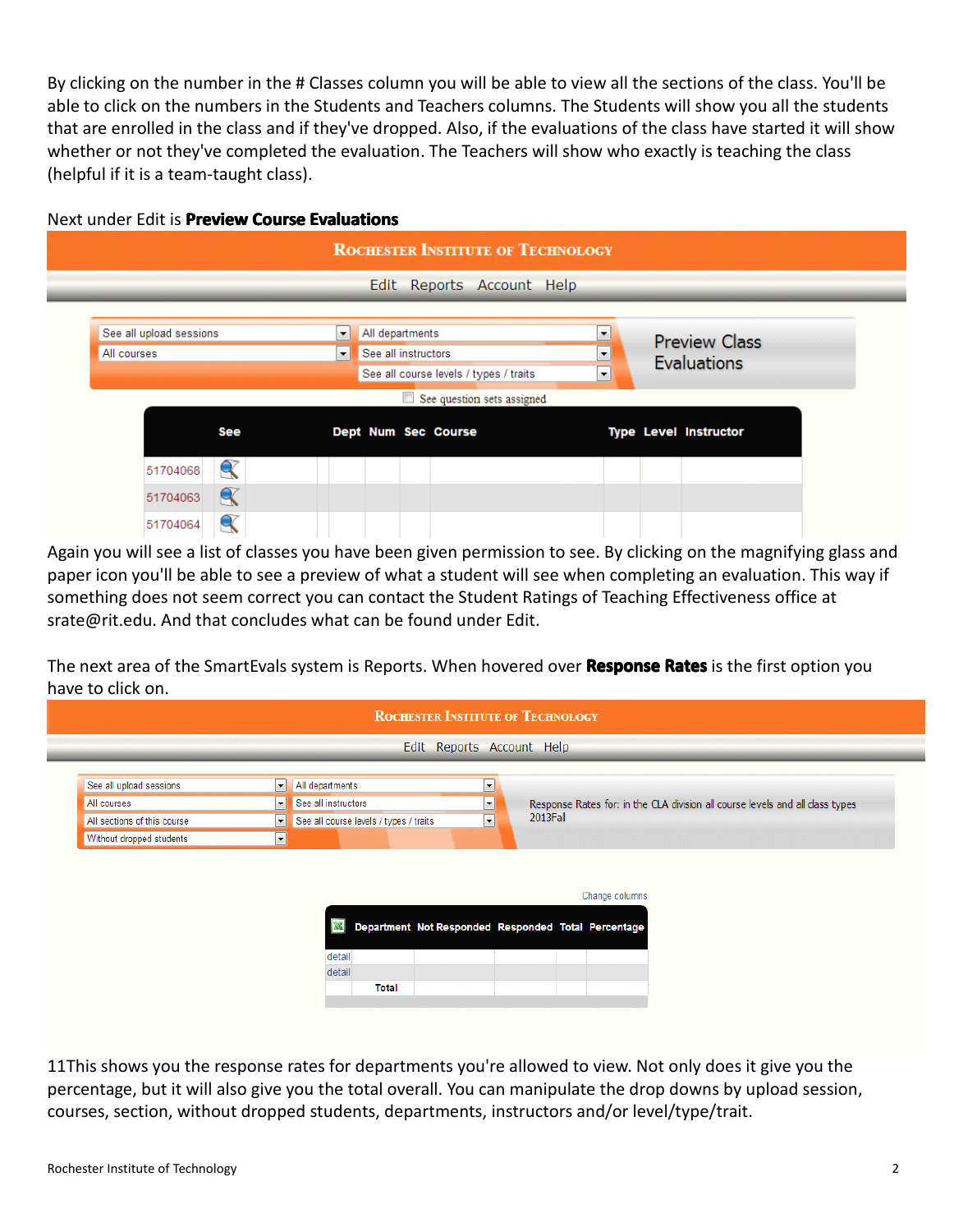When "detail" is clicked on it will break the Response Rates down by the individual classes.

**Survey Results** are under Response Rates under Reports, when first clicked you reach the Division Aggregate Scores.

| <b>SmartEvals!</b> |                                                                                                                                                                                                  | <b>ROCHESTER INSTITUTE OF TECHNOLOGY</b> |  |                                           |
|--------------------|--------------------------------------------------------------------------------------------------------------------------------------------------------------------------------------------------|------------------------------------------|--|-------------------------------------------|
|                    |                                                                                                                                                                                                  | Edit Reports Account Help                |  | note<br>OCE Note:                         |
|                    | Division Aggregate Scores                                                                                                                                                                        |                                          |  | ONLY INSTRUCTORS CAN SEE RESULTS.<br>hide |
| include semester   |                                                                                                                                                                                                  |                                          |  | Change columns                            |
| X                  | Division N Tot Pct Enhanced interest Material presented in organized manner Clear communication Positive learning environment Helpful feedback provided. Supported my progress Effective teacher |                                          |  |                                           |
| Total:             |                                                                                                                                                                                                  |                                          |  |                                           |
| 2013 Fal           |                                                                                                                                                                                                  |                                          |  |                                           |
|                    |                                                                                                                                                                                                  | Show Graph                               |  |                                           |
|                    |                                                                                                                                                                                                  | OCE: Look for missing classes            |  |                                           |
|                    |                                                                                                                                                                                                  |                                          |  |                                           |

For questions or concerns, please contact the Student Ratings of Teaching Effectiveness office at SRATE@rit.edu.

This will give you an overview on how well the division did with the questions that are displayed. You can change the questions shown by clicking on "Change columns". You will drill down to reach the reports by first clicking on the Division which will lead you to <sup>a</sup> page that shows the departments you can view. Like with the Division Aggregate Scores you'll find <sup>a</sup> table with the Department Scores. Then click on the Department andyou'll land on <sup>a</sup> page that lists out all the reports you can view.

|                                           | <b>ROCHESTER INSTITUTE OF TECHNOLOGY</b>                                  |
|-------------------------------------------|---------------------------------------------------------------------------|
|                                           | Edit Reports Account Help                                                 |
| <b>Survey Results</b>                     |                                                                           |
| Show no questions<br>$\blacktriangledown$ | All departments<br>▼                                                      |
| All courses<br>$\blacktriangledown$       | See all instructors<br>۰                                                  |
|                                           | $\blacktriangledown$<br>See all course levels / types / traits            |
|                                           | This is a list of all of the classes in this selection.<br>Change columns |
| <b>Instructor</b>                         | Dept Course Name<br>Sec N<br>Tot                                          |
| Reports                                   |                                                                           |
| Reports<br>$\ddot{\phantom{1}}$           | $\blacksquare$<br>$\sim$ $\sim$ $\sim$ $\sim$                             |

Again, you can manipulate the drop downs to see EXACTLY what report you want to view. Then simply click on "Reports", this will lead you to the report itself.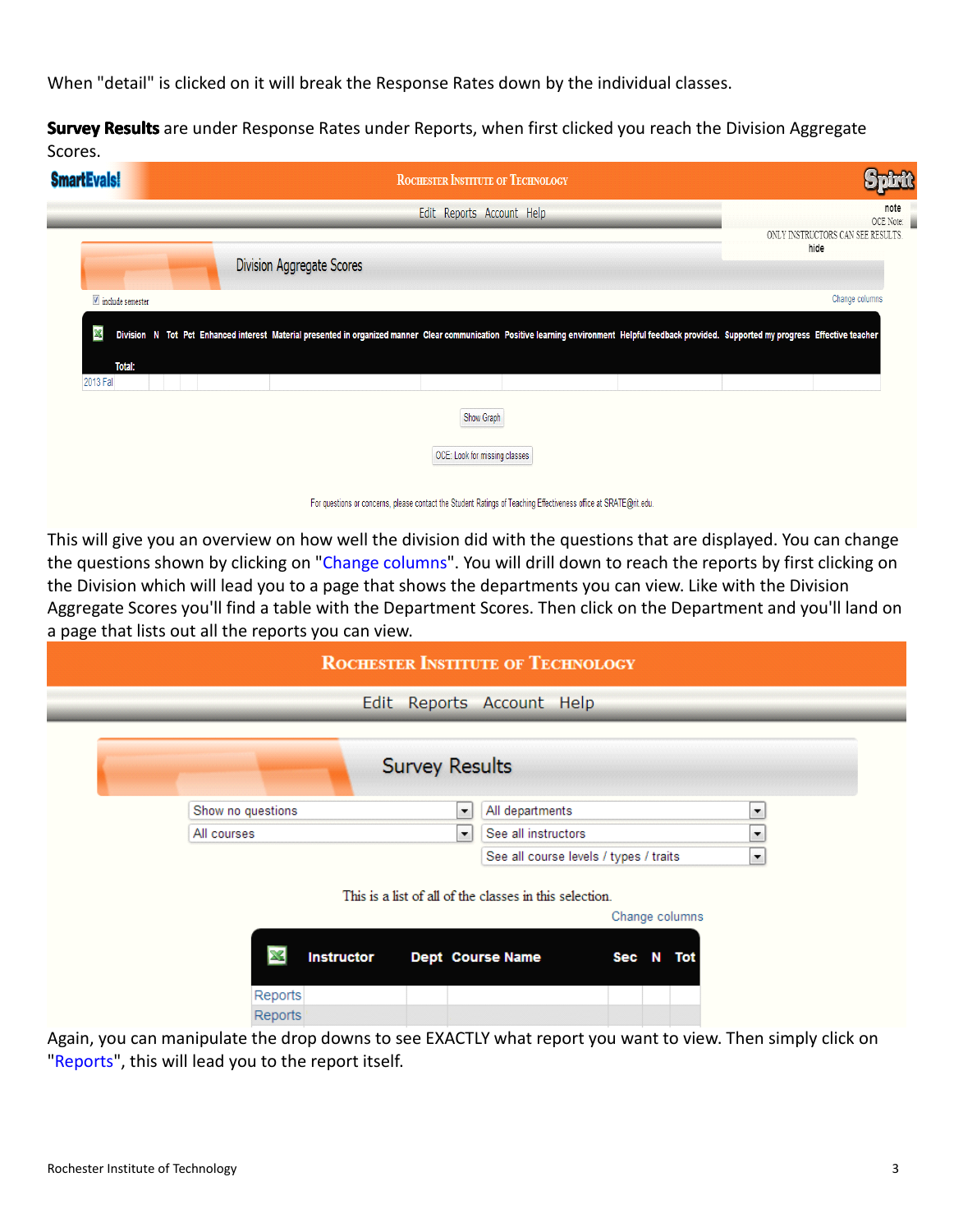## When you first load up <sup>a</sup> report you'll be in the Custom Report.

**Custom Report** Percentile Rank Individual Evaluations

| See all upload sessions |                                        |  |
|-------------------------|----------------------------------------|--|
| All courses             |                                        |  |
|                         | See all course levels / types / traits |  |

There were: 15 possible respondents.

## Change columns **X** Question Text N Avg SD NCAR Avg Div Avg Sch Avg Str Disagr Disagree Neutral Agree Str Agree 1 Enhanced interest 2 Material presented in organized manner 3 Clear communication 4 Positive learning environment 5 Helpful feedback provided. 6 Supported my progress 7 Effective teacher **No** Yes 8 Regularly attended class 17 20 21 22 23 24 25-30 31-40 41+ 9-1 Student age M Student gender

These are the results to the questions asked of the students on their evaluation. They may vary throughout the different departments and whether or not instructors added their own questions. After the numeric questions you have the option to view the Chart of Averages. This gives you <sup>a</sup> comparison between the Instructor's average, Department average, Division average and the School average in <sup>a</sup> nicely color coded bar graph. Then is the Chart of Scores, which gives you the numeric point values of the answers to the questions. The last portion of the Custom Report are the comments, if you are viewing one instructor at a time there will be no name column. However, if you are looking at more than one instructor at <sup>a</sup> time the name will be in front of the comment so there is no confusion.

At the top you see the three reporting tabs. As stated the first you land on is the Custom Report, but you can also open the Percentile Rank report and the Individual Evaluations. Percentile Rank gives you a color coded look on how an instructor is doing in a particular class, green is above average, white is average and red indicates below average scores. The Individual Evaluations show exactly that, it combines both the numeric questions as well as the comments (no student identifies are attached to the evaluations you see). \*Note\* You can export the Custom and Percentile rank reports by click on the Excel icon on the left hand corner of the table.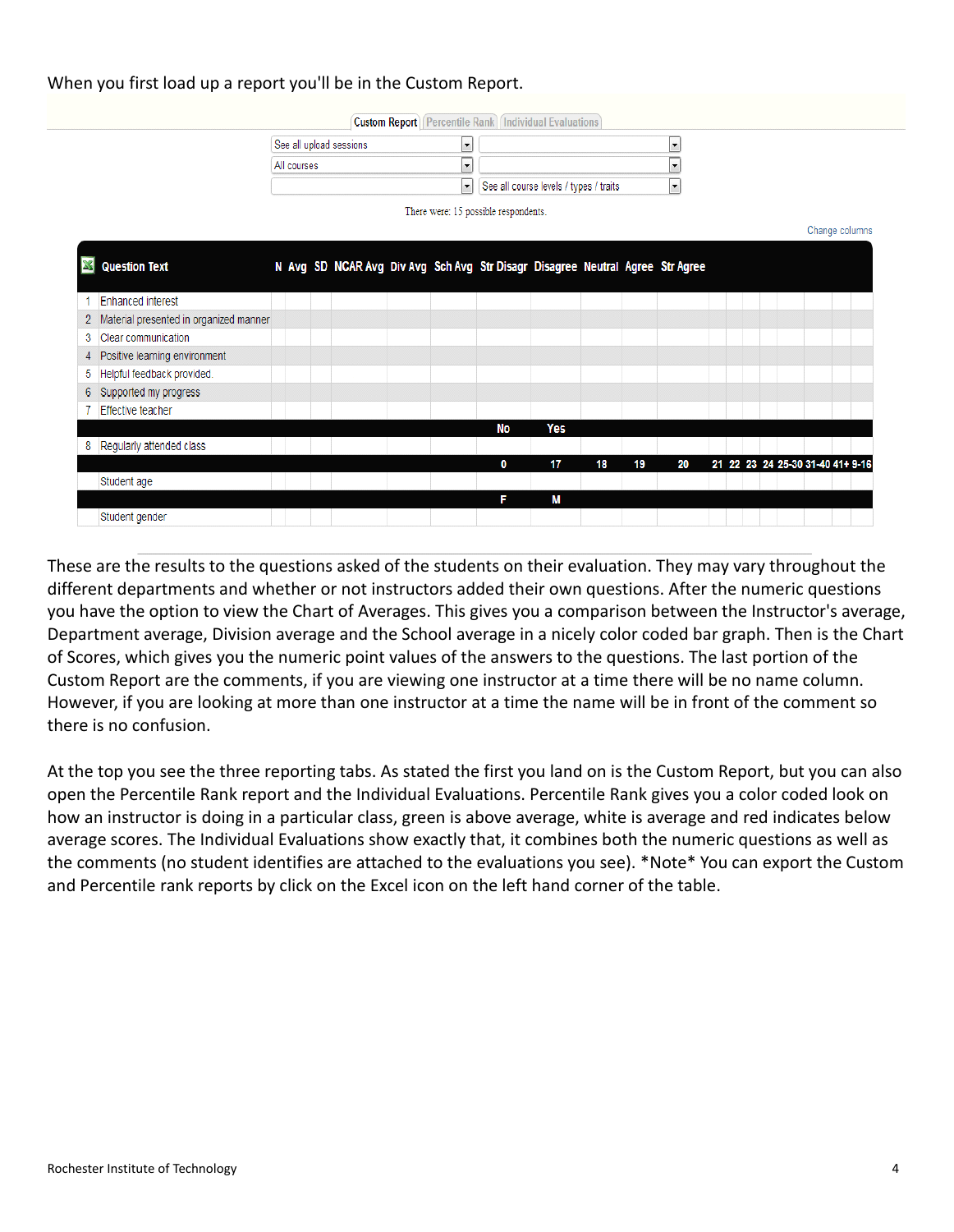Next is the **myFocus** tool, that you can view for any instructor in your department(s).

|                         | # Resp. Score |     | Questions asked about you or your courses.                               |
|-------------------------|---------------|-----|--------------------------------------------------------------------------|
|                         | 8             | 34  | Instructor presented the course material in an organized manner          |
|                         | 8             | 37  | Instructor enhanced my interest in this subject                          |
|                         | 8             | 37  | Am satisfied with this instructor's communication skill.                 |
|                         | 8             | 40  | Instructor communicated the course material clearly                      |
|                         | 8             | 60  | Am satisfied with this instructor's teaching skill                       |
|                         | 8             | 64. | Learned a lot from this instructor                                       |
|                         | 8             | 67  | Instructor provided helpful feedback about my work in this course        |
|                         | 8             | 70  | Instructor supported my progress towards achieving the course objectives |
| <b>Best in School →</b> | 8             | 74  | Instructor established a positive learning environment                   |

Instructors will receive <sup>a</sup> myFocus score for each question on their course evaluation surveys (except write-in comments). These myFocus scores are calculated by including all of an instructor's evaluations from all of his/her classes. Itwill be <sup>a</sup> score from 1 to 100, based upon:

The average of the instructor's percentile rank scores for each question. This compares the instructor's scores to those of his/her peers.

A confidence interval calculation for each question \* Question Applicability \*\*

myFocus calculates scores based on these criteria across all the instructors classes, for each question. It then compares these scores to those of other instructors who where asked the same question.

\*Confidence Intervals:

A confidence interval calculation is <sup>a</sup> statistical analysis that indicates the degree of confidence in the accuracy of a sample compared to the entire population. If there were a high confidence interval (e.g., 85%), it would show that the 60% that responded is an accurate representation of the population.

After myFocus is **Email PDF Reports**. Here you'll be able to use drop down menus (or look at all of the instructors) and select certain ones to email to yourself. Next is the **Dropped Course Survey Results** though your school has elected to NOT give surveys to students who have dropped their courses. So if they did not indicate that they dropped through their evaluation table there will be no results. Under Reports you can also **Export Raw Data**, again you can manipulate the drop downs to the particulars you want to export. Your exporting options under this is Pipe and Tab. There are set file types you can choose from or you can choose the custom one. This allows you to pick what data you want included in the file by checking the various boxes. The last option under Reports is to **Print Quarter Sheets**, which are reminders you can print out for your students asking them to complete their course evaluations.